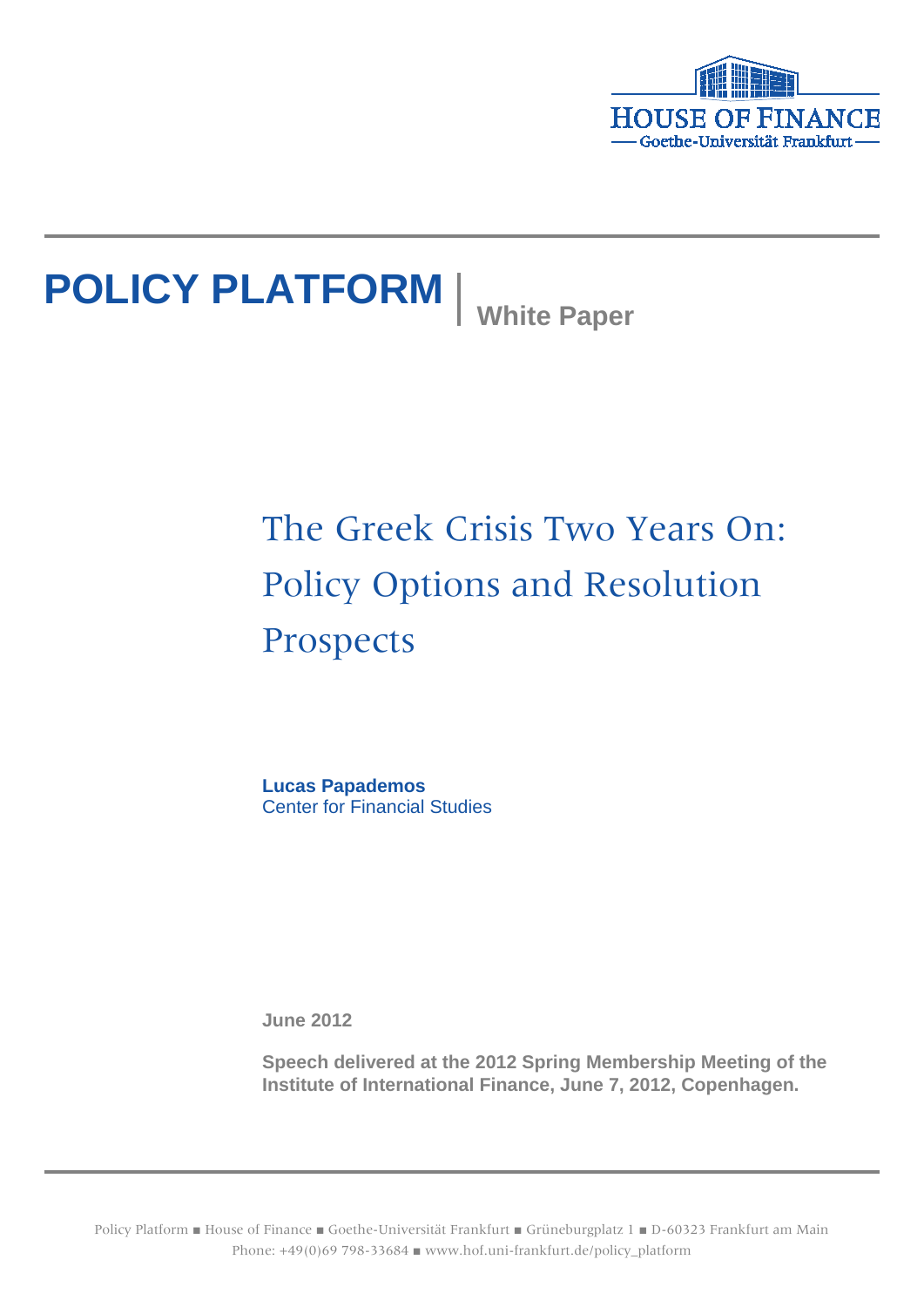### **The Greek Crisis Two Years On: Policy Options and Resolution Prospects**

*Lucas Papademos[1](#page-1-0)*

Speech delivered at the 2012 Spring Membership Meeting of the Institute of International Finance 7 June 2012, Copenhagen

#### **I. Introduction**

Ladies and Gentlemen,

Crisis is a Greek word with multiple meanings. Resolution is a Latin word with multiple interpretations. Crisis resolution has a precise meaning but as a policy goal it has proved elusive both in Greece and in Europe.

It has been more than two years since the outbreak of the Greek sovereign debt crisis. In Greece, what started as a fiscal crisis has evolved into a full-blown multidimensional economic, social and political crisis threatening the country's future. In Europe, the debt crisis of one country has spread across the euro area and, currently, four other member states – including two large ones – are trying to cope with serious fiscal imbalances and financial market stresses. The euro area as a whole is experiencing the direct and indirect effects of these developments on its financial system and real economy. Thus, two years on, the Greek debt crisis has evolved and spread; it has become one element - still at the epicenter - of a bigger and more complex problem, commonly referred to as the "Euro Crisis".

I would like to thank the Institute of International Finance (IIF) for inviting me to this impressive gathering of financial leaders and economic policymakers in order to address key policy issues pertaining to the current stage of the Greek crisis and the challenges ahead, notably the potential policy options and the instruments available for resolving it.

The IIF played a pivotal role in the voluntary restructuring of Greece's public debt held by the private sector (PSI). Let me take this opportunity to join other participants in this meeting, to pay tribute to the outgoing chairman of the Institute, Dr. Josef Ackermann, for his outstanding contributions to global finance. I have known Josef for more than 30 years and have been impressed by his leadership and professional excellence, combined with great personal integrity. I would like to thank the IIF's Managing Director, Mr. Charles Dallara, for his leadership and cooperation that was crucial for the success of the historic – because of its size and complexity – debt exchange. I want also to express my appreciation to Mr. Charles Dallara and Mr. Jean Lemierre, the Co-Chairs of the Steering Committee of the Private Sector/Investor Committee for Greece, for their direct involvement in this process and their contribution to reaching a mutually acceptable agreement between the Greek government, the private creditors and the official sector.

<span id="page-1-0"></span><sup>&</sup>lt;sup>1</sup> Prof. Lucas Papademos is a Senior Fellow at the Center for Financial Studies, Goethe University Frankfurt.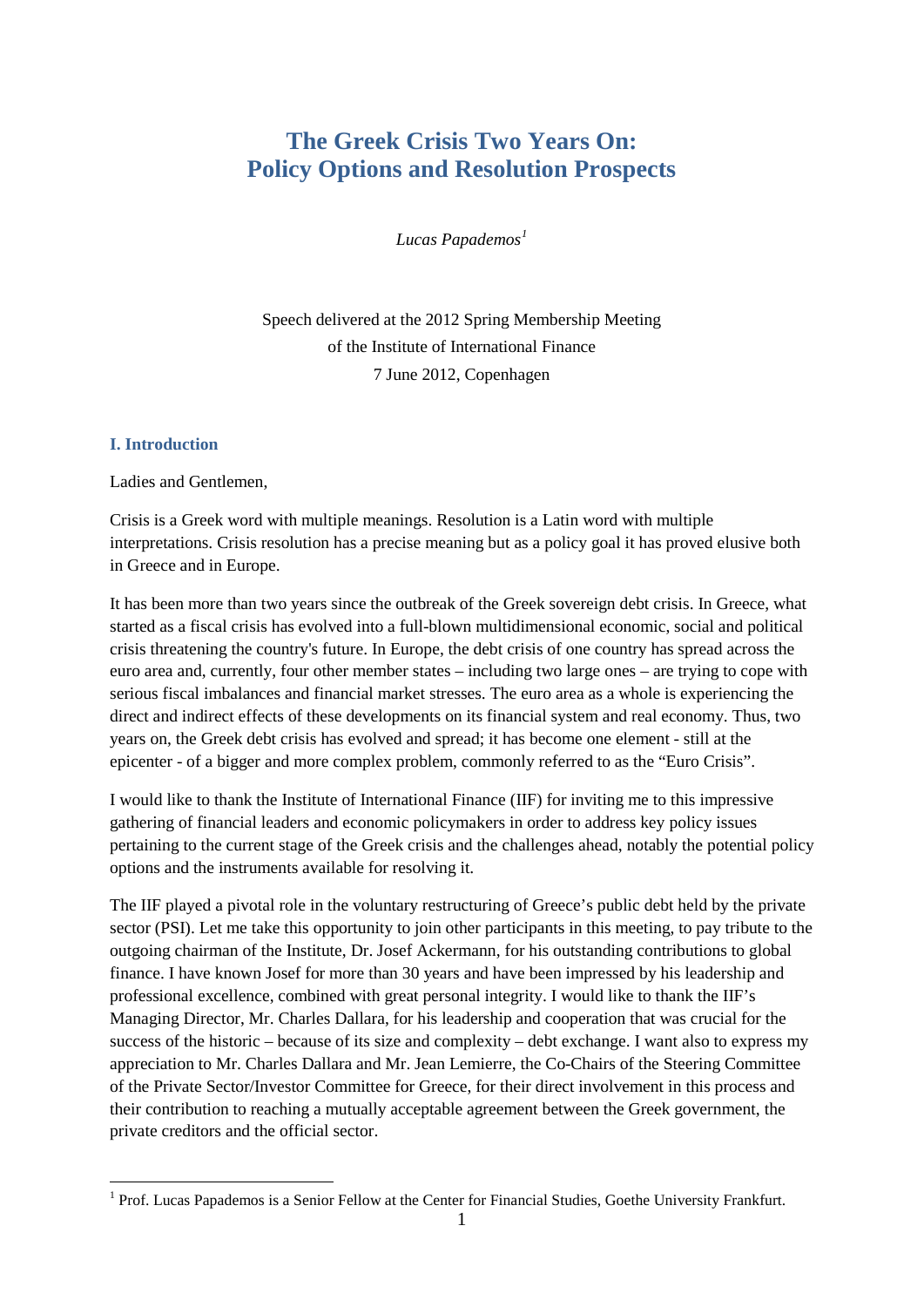I have to be frank, however, and admit that I am not thankful for the timing of this IIF Membership meeting. In the light of recent events and of future political uncertainty, as elections in Greece will take place in ten days from now, this speaking opportunity is itself a real challenge. Inevitably, the outcome of the elections will determine the political environment within which economic policy decisions will be taken and be implemented. Nevertheless, I will seize the opportunity and try to offer an objective assessment of the current situation in Greece and a realistic view of how Greece can overcome the crisis and return to a path of stability and prosperity, rather than zigzag towards a vortex of self-destruction.

More specifically, in my remarks today, I will focus on three sets of issues: First, I will briefly assess the current state of the Greek economy in comparison with that prevailing 30 months ago, when the real size of the fiscal problem was fully revealed, and 6 months ago, when the country found itself on the brink of an abyss despite the substantial economic adjustments that had been undertaken. I will highlight, in particular, the achievements and the failures: the progress made towards restoring fiscal sustainability and international competitiveness, and the inability of the country to address some longstanding structural weaknesses.

Second, I will examine the effectiveness and implications of alternative policy options for overcoming the crisis, which have been, and are being, discussed both at home and abroad. I will also draw some lessons from past experience and indicate what I consider to be the appropriate policy strategy and instruments for the coming years.Third, I will share some thoughts with you on the ongoing debate concerning the perceived trade-off between austerity and growth-promoting policies and its implications for the resolution of the euro crisis.

#### **II. The current stage of the crisis: achievements and failures**

Over the past two and a half years, the Greek economic drama has gone through various stages and passed several key milestones. The main phases of market turbulence and economic adjustment are four: first, the period of growing market tensions in the spring of 2010, following the revelation of the real magnitude of the fiscal problem in the autumn of 2009 and the timid attempts to address it, which led to the adoption of the first economic program and the financial bailout package in May 2010; second, a phase of substantial fiscal adjustment accompanied by a number of significant reforms in the second half of 2010; third, a period of mixed performance during the first 10 months of 2011 that was characterized by modest progress in fiscal consolidation, but serious delays and shortcomings in the implementation of reforms; and fourth, the six-month period from early November 2011 until the elections held on May 6 this year. During this period, the second bailout package was agreed, a new economic program was adopted and the restructuring of the public debt held by the private sector - the PSI you are all familiar with - was completed. Hence, essential conditions have been established for the completion of the adjustment process and the recovery of the economy.

Nevertheless, today Greece stands again at a critical crossroad. I say again because the country has found itself several times in recent years at crossroads marked by extraordinary economic c[i](#page-8-0)rcumstances where exceedingly difficult choices had to be made.<sup>i</sup> At present, the stakes are exceptionally high because the decisions to be made at, and immediately after, the forthcoming elections will determine the country's future for at least the next decade. They will determine whether we move forward and complete the process of restoring fiscal sustainability and international competitiveness, thus establishing the necessary conditions for strong and viable economic growth, or whether we move backward and inward, trying to solve our economic problems by resorting to short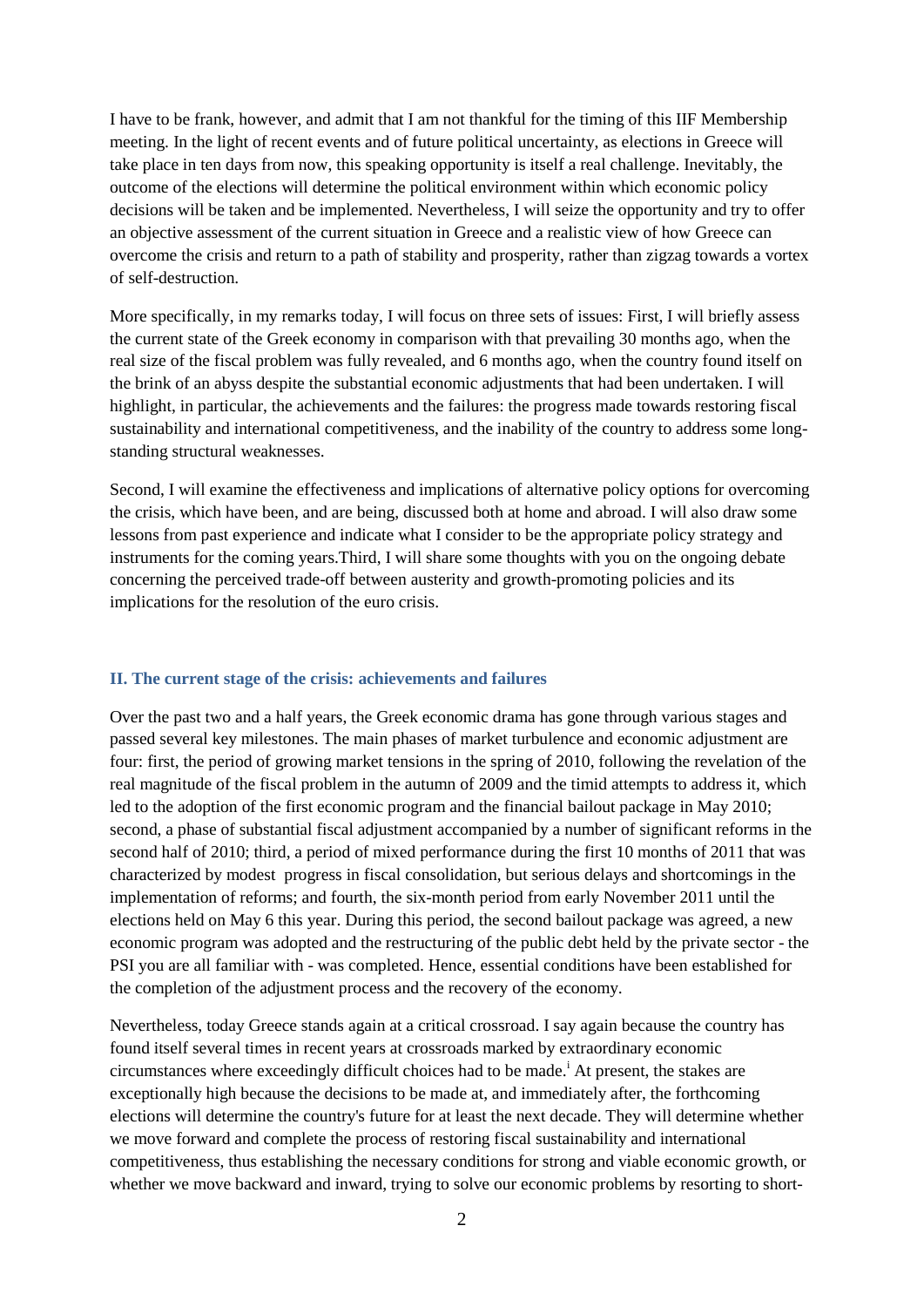sighted, seemingly easier approaches, which, however, will not help to overcome the crisis and are likely to result in a prolonged decline in living standards.

But where does Greece stand now in its effort to stabilize and reform its economy? In particular, what progress has been made towards securing sound government finances and improving international competitiveness? What has been done right and what has gone wrong? And how can Greece's economy recover from protracted recession and rising unemployment?

The progress made so far towards fiscal consolidation and restoring competitiveness is significant and much greater than often acknowledged. Let me briefly elaborate by referring to relevant indicators (based on official IMF, European Commission and ECB data and calculations) that can highlight and quantify this statement.

The actual fiscal adjustment achieved is substantial, indeed impressive. In the two years, 2010-2011, the primary deficit of the general government declined by 8 percentage points of GDP and this is the largest (year-to-year) fiscal adjustment of any EU or OECD country in recent years. In the first quarter of 2012, the general government had a primary surplus of 1.1 per cent of GDP<sup>[ii](#page-8-1)</sup> that was in line with the program's annual target, which foresees a small primary deficit (on a cash basis) of 0.2 percent of GDP in 2012.<sup>[iii](#page-8-2)</sup> Needless to say, the policies to be implemented after the election will determine the pace and effectiveness of fiscal consolidation.

The improvement in competitiveness is also remarkable. In the past two years, 2010 and 2011, cost competitiveness, as measured by relative unit labor cost, increased significantly and Greece recouped 50 percent of the competitiveness loss vis-à-vis the other euro zone and EU member states during the previous 9 years (2001-2009) since the adoption of the euro. It also restored 1/3 of the competitiveness lost during that same period vis-à-vis its main (37) trading partners.<sup>[iv](#page-8-3)</sup> Thus, internal devaluation has taken place and contributed to the improvement of an important determinant of competitiveness. Looking ahead, it is projected (by the Bank of Greece) that, following the recent measures and reforms in the labour market, by the end of 2013, Greece should have restored 90 percent of the competitiveness lost during 2001-2009 vis-à-vis both its main trading partners and the rest of the euro area.

As a result of the lower government budget deficit and the higher competitiveness, Greece's current account deficit narrowed by about 5 percent of GDP between 2008 and 2011. The real improvement was actually greater, as the external balance was adversely affected by special factors, such as the rise in the price of oil during the past two years.

All in all, macroeconomic adjustment has been sizeable so far. In addition, a number of important reforms have been implemented, including a major reform of the pension system and the first steps of the planned overhaul of public administration. However, the progress made in the reform of the public sector, though notable, was inadequate given its size and inefficiency.

The positive picture I have painted of the progress made in addressing the two main weaknesses of the Greek economy – high fiscal and external imbalances and low productive efficiency and international competitiveness – is encouraging. But it is also apparently at great odds with the concerns of markets and analysts about the prospect of successfully completing the adjustment and reform effort.

How can we explain this apparent contradiction? How can we reconcile what has been achieved with market concerns and doubts about the future? More importantly, how can we reconcile the progress made with the low confidence of the Greek people themselves in the country's ability to pursue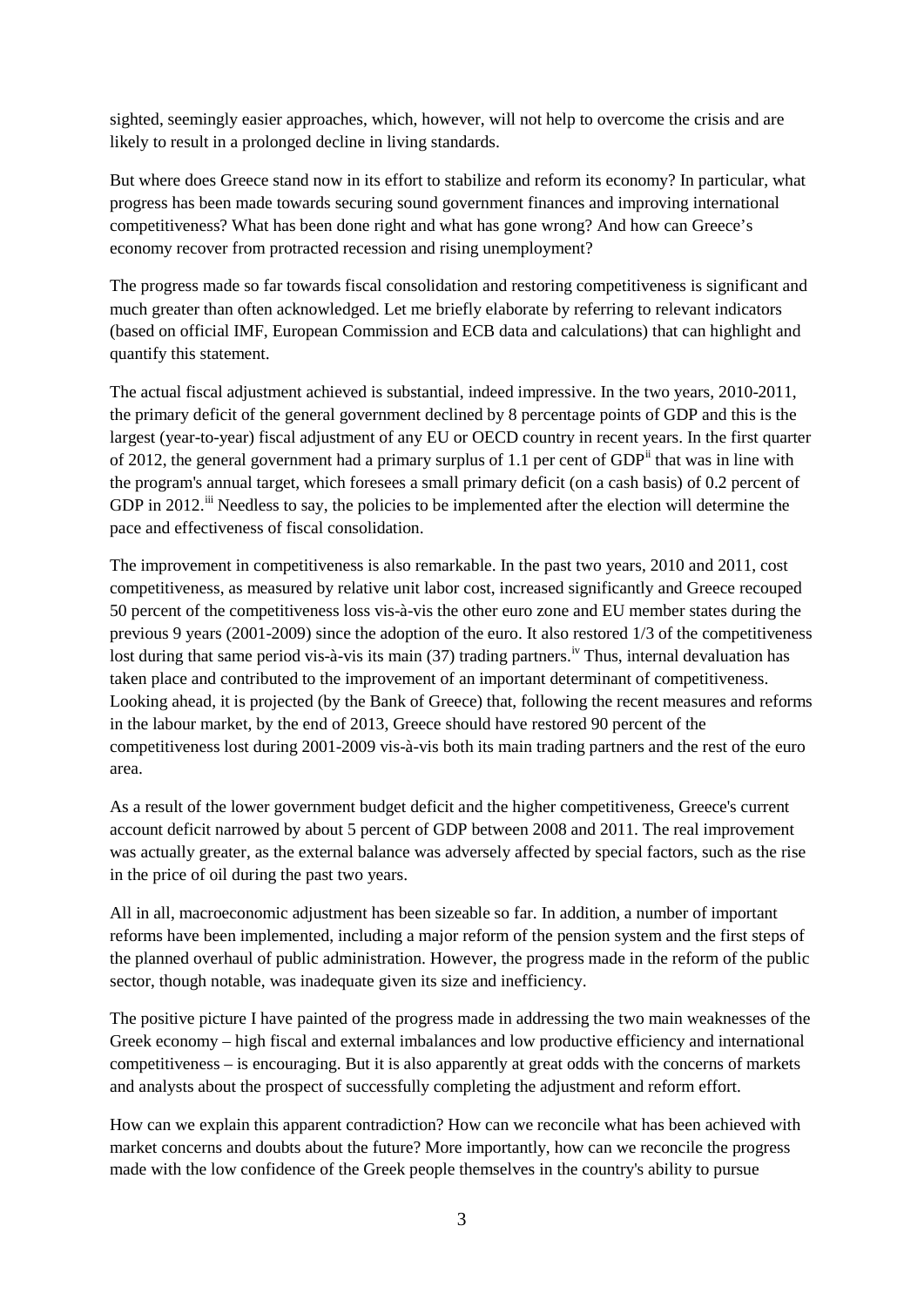successfully the next stages of the adjustment process and achieve economic recovery and sustainable growth in the foreseeable future?

The answers to these questions can be found in certain short-comings in the implementation of the program and the various factors that account for the greater than initially expected weakness of economic activity and the consequent higher rate of unemployment. An understanding of these facts and factors and their implications for the economy's performance is essential for choosing the appropriate strategy and policy instruments, for completing the reform and adjustment effort successfully and for avoiding a policy backtracking that would result in failure and imply that the sacrifices suffered by the Greek people have been in vain.

Clearly, the fundamental shortcoming of the economic adjustment process is that it has been accompanied by a much weaker performance of the real economy than forecast, initially and subsequently, at different points in time. GDP, which had already started to decline in 2008, fell by 10.2 percent during the first two years (2010 and 2011) of the program and it is forecast to contract further by about 4.7 percent in 2012. The implications of the protracted and deepening recession and the rising unemployment rate, which exceeded 20 percent in April 2012, have been profound and manifold: for the effective implementation of the program, for social cohesion and public confidence and thus for the support of the program by the Greek people, and for the assessment of debt sustainability by markets and institutions.

There are two main concerns about, and associated risks regarding, the successful continuation of the adjustment effort. The first is the prospect of a vicious circle of weaker activity, more fiscal consolidation measures, deeper recession and so forth. The second is the risk of another vicious circle, that is of a further decline in confidence that would adversely affect economic activity, bank system liquidity, and credit expansion, and reduce public support for the program. It could even lead to abandoning the effort and to a disastrous default, which would further reduce confidence and real income. The public discontent about the program, especially among the younger people who experience much higher unemployment, reflects the fact that the benefits from the reduced budget and external deficits and the improved competitiveness are distant and not tangible, while the main visible outcome of the program is lower real income and higher unemployment. It is thus imperative that the risks of the two potential vicious circles must be prevented from materializing.

#### **III. Overcoming the Crisis and Restoring Growth**

Looking ahead, let me address four pertinent questions: How can we prevent the two major risks - the two vicious circles - I just mentioned, from materializing? More generally, how can Greece overcome the crisis and secure sound public finances and restore growth? What are the appropriate strategies and the effective policy instruments? And will the Greek people support the new program's policies, agreed with the official creditors, and will they respect the commitments made? Or will they opt for an alternative approach to resolving the crisis?

It is evident that the key policy challenge that must be addressed in order to overcome the crisis, both in Greece and in the euro area, is to define and implement a two-pronged policy strategy that combines (1) the measures and reforms required for achieving fiscal sustainability, restoring competitiveness and safeguarding financial stability with (2) the policies and reforms that can have an immediate and significant impact on economic activity and employment. There is growing consensus in Europe that this is the right approach. The issue is whether and how this can be done in practice. I believe it is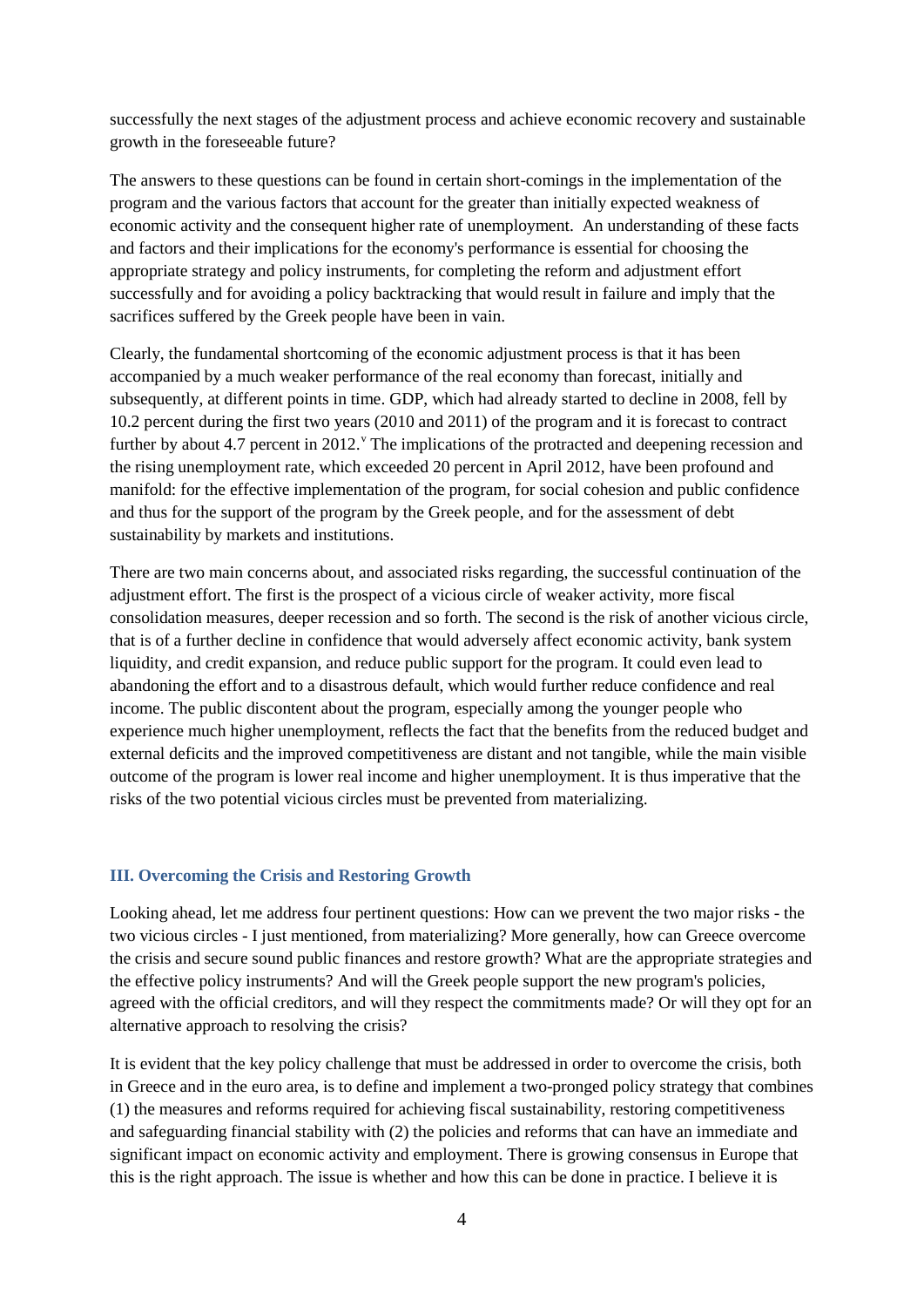feasible to combine so-called "austerity policies" with "growth-promoting measures", but it requires bold and effective action both at the European level and at the national level. Although such a policy strategy has certain common features, the specific measures and reforms are likely to differ across countries. I will focus on the Greek case, but aspects of the strategy require initiatives at the European level.

The view that there is a trade-off between, "austerity" or "stability-oriented" policies on the one hand and "growth-promoting" policies on the other, is potently mistaken. This is clearly not the case in the long run, since stability is a necessary condition for sustained growth. It need not be the case in the short run, provided adequate policy instruments exist and are effectively employed. In the case of Greece, it is often argued that the protracted and deep recession is the consequence of the implementation of the first economic program, of the "memorandum" on economic policies, as commonly referred to in Greece. This is partly correct, but it is not the whole story.

It is, of course, true and expected that an economic adjustment program, which aims at reducing an excessive government deficit and secure debt sustainability and which includes reforms to improve the viability of pension systems and the functioning of labour markets, is likely to entail short-term adjustment costs. It is likely that it will adversely affect real income and employment for some time, until the benefits of stability and efficiency for growth are realized. Short-term sacrifices may be necessary and unavoidable, depending on the magnitude of the initial fiscal imbalances and the extent of structural weaknesses, in order to reap the long-term benefits of stronger and viable growth.

In the case of Greece, the depth and length of the recession is also due to other factors. First, delays in and ineffective implementation of the reforms included in the first program that would have helped stimulate activity and partly offset the impact of fiscal consolidation measures are an important factor.<sup>[vi](#page-8-5)</sup> Second, the credit crunch, which resulted not only because Greek financial institutions had no access to capital markets following the downgrading of the credit rating of the Hellenic Republic, but also because of the sizable outflow of bank deposits as a result of (i) increased uncertainty about the successful implementation of the program, (ii) reduced confidence in the country's economic prospects and (iii) public concerns about a possible exit from the euro zone, ís a factor. Rumors and unhelpful communication, both at home and abroad about such a possibility, played a key role in raising concerns and in triggering deposit outflows. Although the ECB provided substantial financing to accommodate the impact of these factors on the diminishing liquidity of Greek banks, the greatly reduced availability of credit to the private sector (also due to the reduced value of eligible collateral for ECB refinancing) was a major contributing factor to the economic downturn. These arguments highlight the crucial importance of confidence and of the fact that in a monetary union financing conditions across member states can deviate dramatically from the stance of the single monetary policy, which has been very accommodating in recent years.

It follows from the above that a policy strategy to overcome the crisis should be based on three pillars: First, an economic program focusing on fiscal consolidation policies and market reforms aimed at debt sustainability and improving longer-term growth performance; second, measures to strengthen the capital and liquidity of domestic banks and decouple the banking system and the financing of the private sector from the constraints and pressures stemming from the sovereign debt crisis; and third, policy actions that can help stimulate economic activity and reduce unemployment in the short run.

Concerning Greece, the decisions and actions taken in March provide a very good basis and a favorable financial framework for implementing such a strategy. As many of you know, these actions include: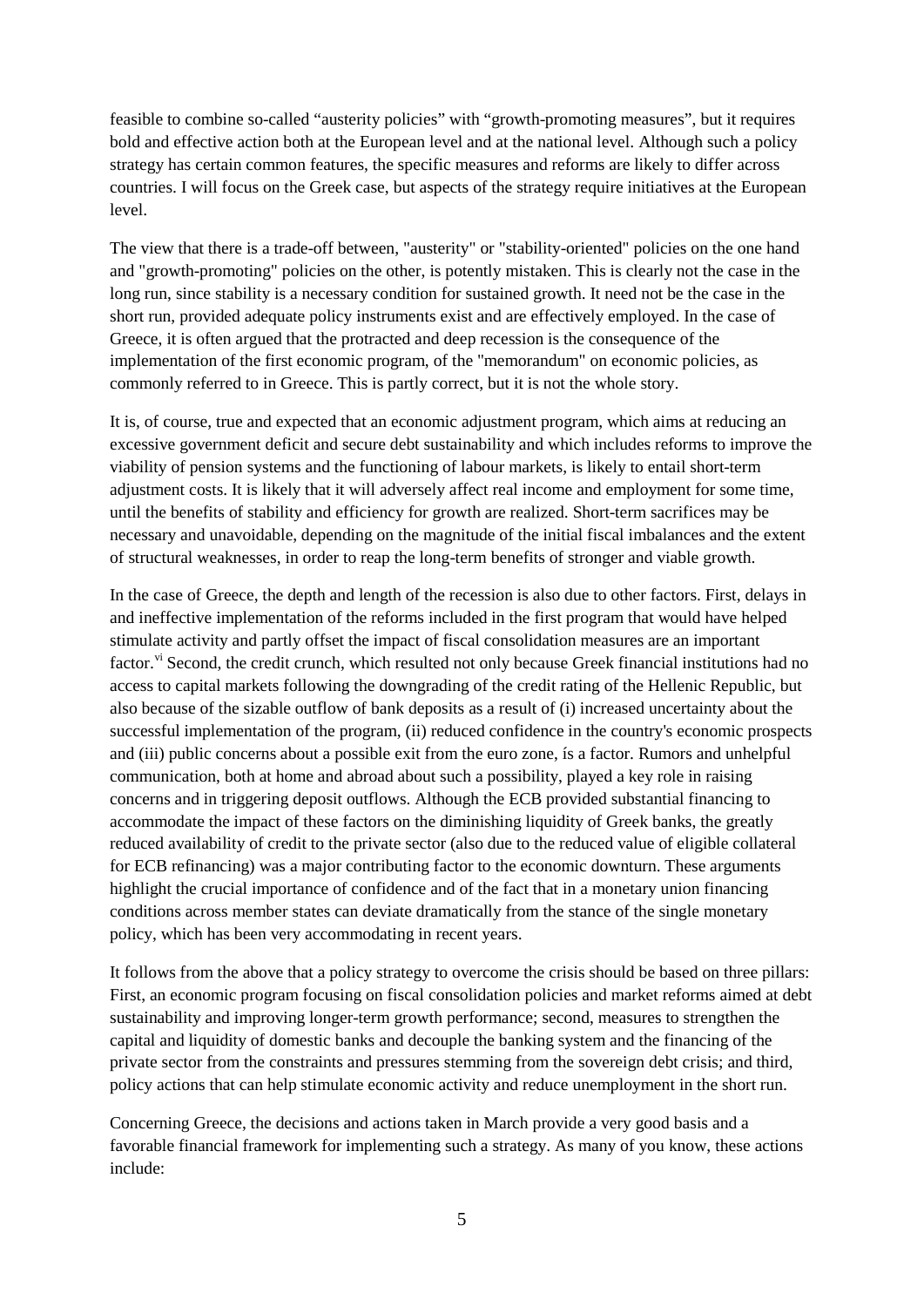- The official financial support package (provided by the EFSF and the IMF) of 130 billion euro that meets the government's financing requirements for the three-year period 2012-2014;
- The voluntary restructuring of Greece's public debt held by the private sector, which resulted in reducing its face value by about 106 billion euro, extended its maturity and lightened significantly the country's debt-servicing burden; and
- A new multi-annual economic program, which was a prerequisite for the other two actions that should secure debt sustainability, strengthen the banking system, improve competitiveness and promote long-term growth.

If these actions are as positive as they sound, why are markets doubtful and the Greek people concerned and unsupportive? I have previously explained some of the main reasons. In a few words, and to paraphrase the famous political dictum: "it is the lack of growth and jobs, stupid". I will now argue that the second financial package, the new economic program and the debt restructuring – if effectively implemented, appropriately supplemented and reasonably amended in the light of developments – provide the financial foundation and key policy ingredients, to achieve the stability objectives and accelerate economic recovery and job creation.

The second program contains, contrary to what is often presumed (by those who criticize it without having analyzed it), a whole range of reforms which, if effectively and promptly implemented, will increase both potential and actual growth over the medium term. These reforms include:

(1) A new simple, stable, investment-promoting and equitable tax system;

(2) Measures to improve the business environment and foster export-oriented production;

(3) Policies to strengthen market competition and efficiency;

(4) Reforms and measures to enhance the functioning of the labor market and improve competitiveness;

(5) Policies to exploit the country's comparative advantage in the field of energy, including renewable resources;

(6) Last but not least, a wide-ranging reform of public administration and local government, which is carried out with the support of a special task force and experts from France and Germany.

It is not my intention to advertise the merits of the program. What I want to emphasize and highlight is that the second program is reform-based and growth-oriented, though it also includes measures and reforms that aim at reducing the government deficit. The point I would like to stress is that the key to success lies in effective and timely implementation, without which growth benefits will be modest, if not marginal, and will accrue at a very slow rate. Effective implementation requires strong political will and commitment, as well as some pertinent institutional changes.

In order to speed up the positive impact of the program on economic activity and public confidence, priority must be given, in addition to the reforms previously mentioned, to three other areas and to the achievement of relevant quantifiable objectives: First, the further increase in the rate of absorption and utilization of available EU funds. A lot of progress has been made to this end over the last year and a half. But there is great need and ample scope to further improve the use of these funds to support economic activity and reduce unemployment.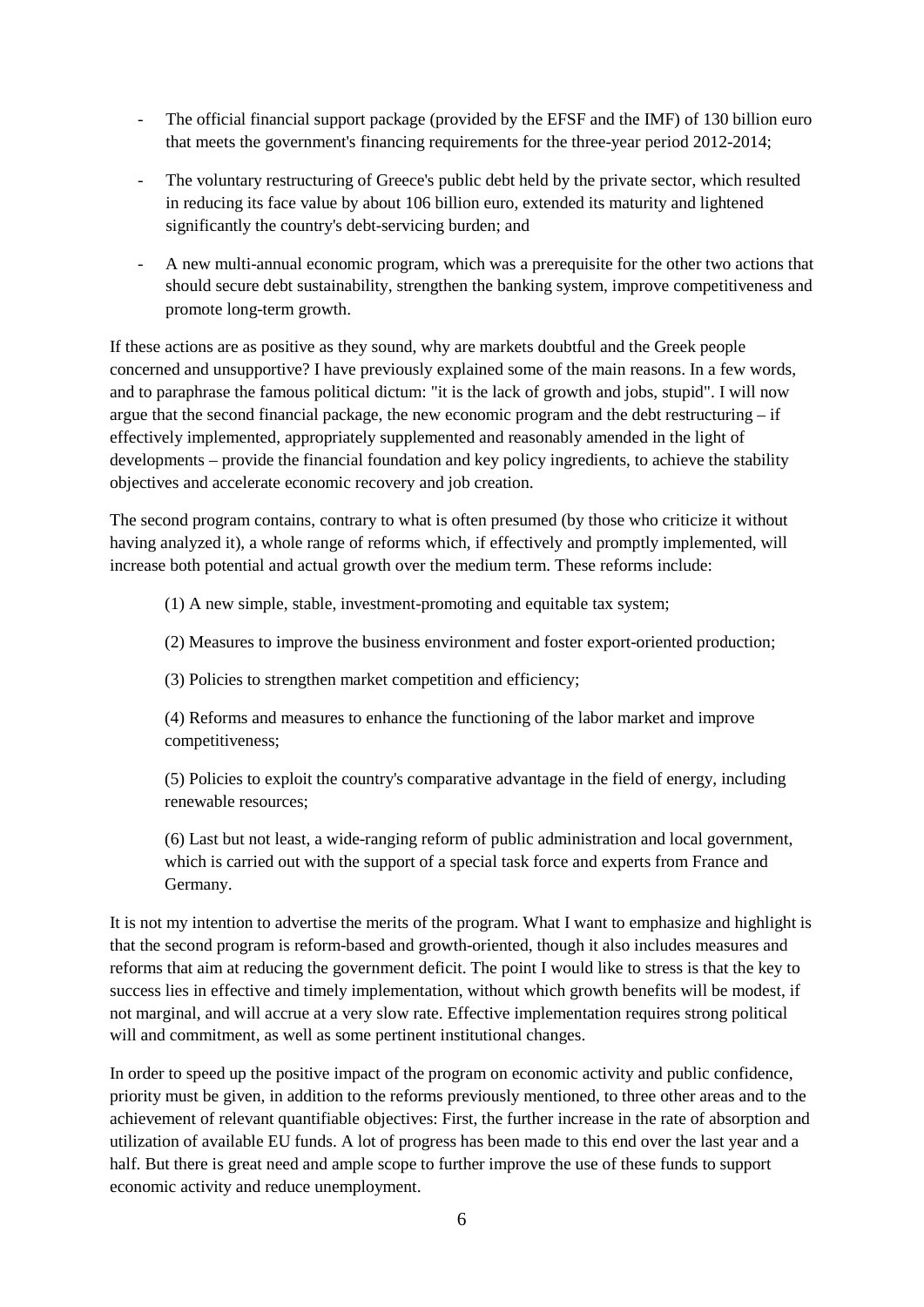A second major priority is the fight against tax evasion that must finally be won and the taxable income and wealth base must be enlarged in an equitable way. These objectives have been elusive for many years. Achieving them is vital for several reasons: the obvious ones are for reducing the deficit and for social justice, but also because if this fight is won it will make it possible to lower certain taxes and tax rates and thus eliminate distortions and foster economic growth.

To achieve this objective, political will as well as improved administrative capacity and effectiveness are essential. In the light of past experience, institutional change is also needed. I thus support the establishment of a new independent tax authority that will have the powers, means and instruments to achieve its objectives. The relevant experience in a number of countries is encouraging and can provide useful blueprints.

A third priority is the prompt completion of the recapitalization and restructuring of banks, which is crucial for boosting confidence in the banking system and for facilitating the provision of credit to the real economy. The second financial package includes 50 billion euro for this purpose, so as to offset the effects of the debt exchange and of the recession on the value of banks' assets and capital position. Already, 18 billion euro have been provisionally transferred to recapitalize the four largest banks. The recapitalization process should be concluded by September, as planned.

If these three priorities are effectively pursued and the growth-enhancing reforms are implemented, the economy's recovery will be accelerated and it could become visible in the second half of 2013. However, there is an urgent need to catalyze the recovery process and this can be done by further enhancing bank liquidity and investment financing. To this end, over the past three months, the Greek Government, the European Commission and the European Investment Bank have collaborated to develop and deploy new "financial instruments", including (i) the establishment of a Guarantee Fund (based on available EU funds) for the financial support of Small and Medium Sized Enterprises (SMEs) and (ii) the development of a Risk Sharing Instrument which would enable the co-financing of infrastructure and other investment projects. The role of the EIB in leveraging EU funds to finance firms directly or indirectly through domestic banks is pivotal. These actions are supplementary to the program and their effects will become visible in the coming months and quarters. By providing a short-term stimulus to economic activity, they can help to avoid the development of the vicious circles I mentioned earlier and also boost confidence that can reinforce their impact on the economy. Nevertheless, in the light of the continuing weakness of the real economy, it is necessary to expand the scope and increase the firepower of these policies (e.g. by increasing the degree of EIB leveraging of EU funds). Moreover, time is of the essence.

#### To sum up:

(1) The recently agreed second official financial support package of 130 billion euro and the historic voluntary debt exchange, which brings debt relief of 106 billion euro and significant cash-flow savings, provide a unique and exceptionally favorable financial basis for the completion of Greece's adjustment and reform effort.

(2) The second economic program is the main vehicle and blueprint for restoring fiscal sustainability and international competitiveness, which are necessary for strong and viable growth.

(3) Although the program includes measures necessary for securing sound public finances, it is fundamentally growth-oriented. It envisages the introduction of many reforms that are essential for achieving robust growth over the medium and longer term.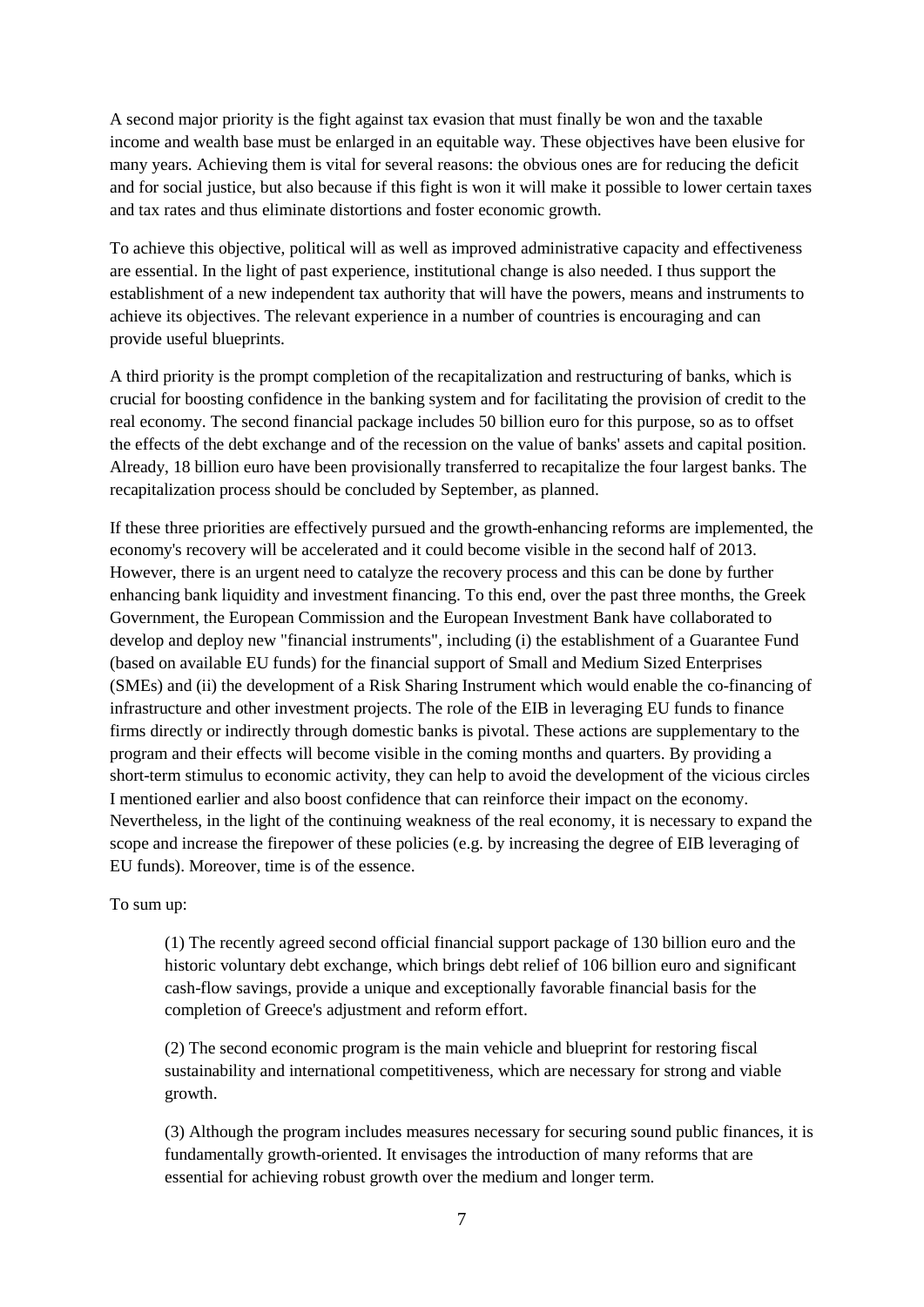(4) If these reforms are implemented effectively, if the country succeeds in fighting tax evasion and in better utilizing EU funds, and if the program's growth-enhancing structural policies are complemented by financial instruments and measures to strengthen economic activity in the short run, then the recovery of the Greek economy will be brought forward and the foundations for sustained growth will be firmly established.

(5) In the light of recent developments, it would also be appropriate to extend the horizon of the fiscal adjustment process by at least one year, so as to maximize the short and medium term stimulus to economic activity, boost confidence and facilitate the program's ultimate success.

#### **IV. Alternative Policy Strategies: To Be or Not to Be in the euro zone - That is the Question**

<span id="page-8-0"></span>I have made the case for "staying the course" and completing the necessary economic adjustment within the existing financial and economic policy framework, by implementing effectively, supplementing appropriately and adjusting reasonably the economic program in the light of recent developments and past experience. I am convinced that this is the right way forward, which would also imply that the sacrifices made by the Greek people will not have been in vain.

<span id="page-8-3"></span><span id="page-8-2"></span><span id="page-8-1"></span>Recently, the public debate in Greece has revolved around proposals to substantially modify the agreed program or even rescind it. If it turns out that there is no sufficient public support and political will to pursue the strategy I outlined, (which includes possible reasonable amendments to the program), what are the alternative policy options and the associated likely prospects for Greece? The alternative outcome is essentially to pursue economic adjustment outside the monetary union. European political leaders, G-8 leaders and Presidents of European and international institutions have conveyed a clear message: "Greece should remain in the euro zone while respecting its commitments", that is, those undertaken when the second financial package was agreed. That being the case, the real dilemma faced by policymakers and the Greek people, to paraphrase the famous Danish prince, is: "To be or not to be in the euro zone? - That is the Question".

<span id="page-8-5"></span><span id="page-8-4"></span>In principle, economic adjustment can be pursued more flexibly, and under certain conditions successfully, outside the euro zone, employing the additional policy instruments that will become available when a country has its own currency and national monetary policy, that is the exchange rate and the interest rate, and possibly the monetary financing of the government deficit.

In practice, however, and especially in the case of Greece, an exit from the euro (which most likely would be accompanied by a debt-service moratorium) would have many and profound adverse consequences: Inflation would accelerate, real income would sharply decline, the banking system would come under extreme stress, access to capital markets would become more remote, and fiscal consolidation would be more challenging, even though monetary financing would temporarily ease the funding constraints faced by the government. There are several reasons supporting this assessment. The main one is that the conditions will not be in place for the conduct of prudent fiscal policy and the implementation of the reforms necessary for achieving higher and viable real income growth.

Let me briefly explain why the expected or presumed gains in competitiveness and real income will not materialize. The exchange rate of the new national currency against the euro would most likely fall well below the level required for current account balance. Inflation, which is currently 1.5 per cent, would jump to a double digit rate and, in all likelihood, trigger a wage-price inflation spiral. Modelbased calculations suggest that inflation would accelerate to 30 per cent, or even higher to 50 per cent,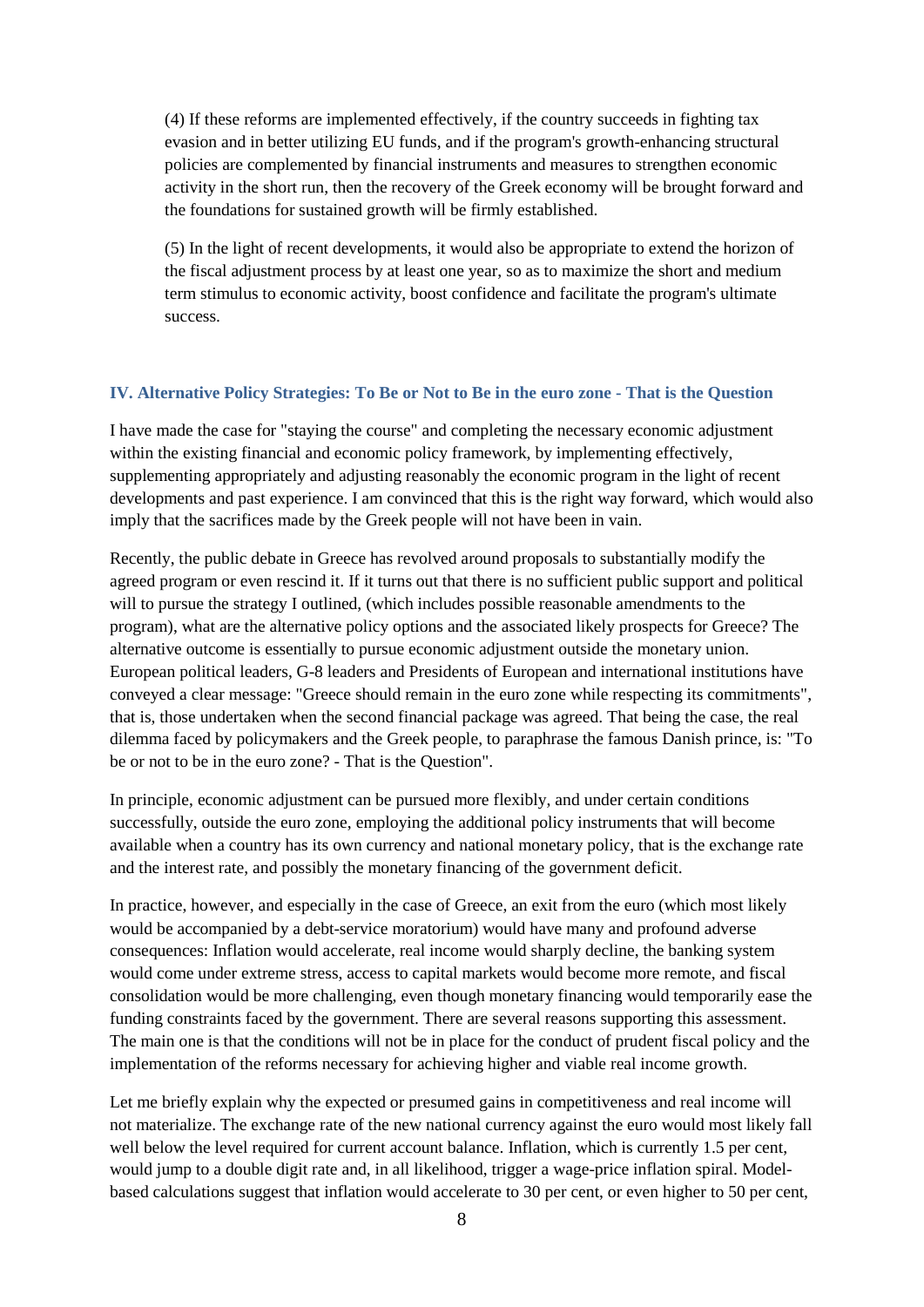depending on the impact of such developments on inflation expectations and on the strength of second-round effects of price increases on wages. Such an inflationary spiral would effectively offset the short-term beneficial impact of the devalued new national currency on price competitiveness and economic activity. On the contrary, real income would likely decrease substantially, rather than increase as some would predict, for a number of reasons, including the stresses to be experienced by the banking system and the exclusion of firms from international capital markets. Some simulations indicate that real national income would contract by about 20 per cent on top of the decline already recorded over the past three years (2009-2011). Thus, following a euro exit and a sovereign default, competitiveness would not improve in a fundamental and sustained manner, as a result of the consequent wage-price spiral and the likelihood that efficiency-enhancing reforms would not be implemented in such an environment.

Moreover, fiscal consolidation would be hampered by (1) reduced tax revenue as a result of the sizable contraction of economic activity, (2) increased public demand for more government spending to support real income, (3) the rise in public debt that would be redenominated in the new devalued national currency, and (4) the higher real interest rates that would be required to stabilize the exchange rate and bring inflation under control. So, fiscal adjustment would become more challenging, unless the view prevails - and it could prevail - that monetary financing of the budget deficit and accelerating inflation would help resolve the country's fiscal problem. Such a view is not only wrong and dangerous, it is also inconsistent with Greece's membership in the European Union, which requires that all member states - not only those in the euro zone - should pursue policies aimed at low inflation and sound public finances.

Overall, the economic consequences of a Greek euro exit would be disastrous, or, to use a Greek word, catastrophic. Moreover, the adverse social implications, especially for the weaker members of our society, would also be substantial and long-lasting. For Greece, a potential euro exit would also entail a national defeat, since it would be seen as proof that the country could not manage to put its own economic house in order in the context of monetary union and it would effectively diminish its role in the European integration process.

For all these reasons, I am convinced that, despite the admittedly difficult current economic conditions and the challenges ahead, Greece can achieve its twin policy objectives of achieving fiscal sustainability and restoring international competitiveness more effectively inside the euro zone than outside. This is my answer to the hypothetical question contemplated by the Danish prince.

#### **V. Concluding remarks**

In conclusion, I would like to make two final reassuring points. First, the overwhelming majority of the Greek people appreciate the devastating implications of a euro exit. That is why 70 to 80 per cent of the Greek people, according to several recent opinion surveys, want the country to remain in the euro zone. They understand and value the benefits of a credible currency for stability and long-term prosperity. The issue is whether they will support the process of economic adjustment and reform which is consistent with the country's continuing membership of the euro zone and which will secure sustained growth, at a time when many citizens may consider that the short-term adjustment costs exceed the expected long-term benefits that still appear distant and uncertain. I hope that the government that will emerge after the elections will work closely and fruitfully with our European partners to render these longer-term benefits more tangible. I am also hopeful that the Greek people